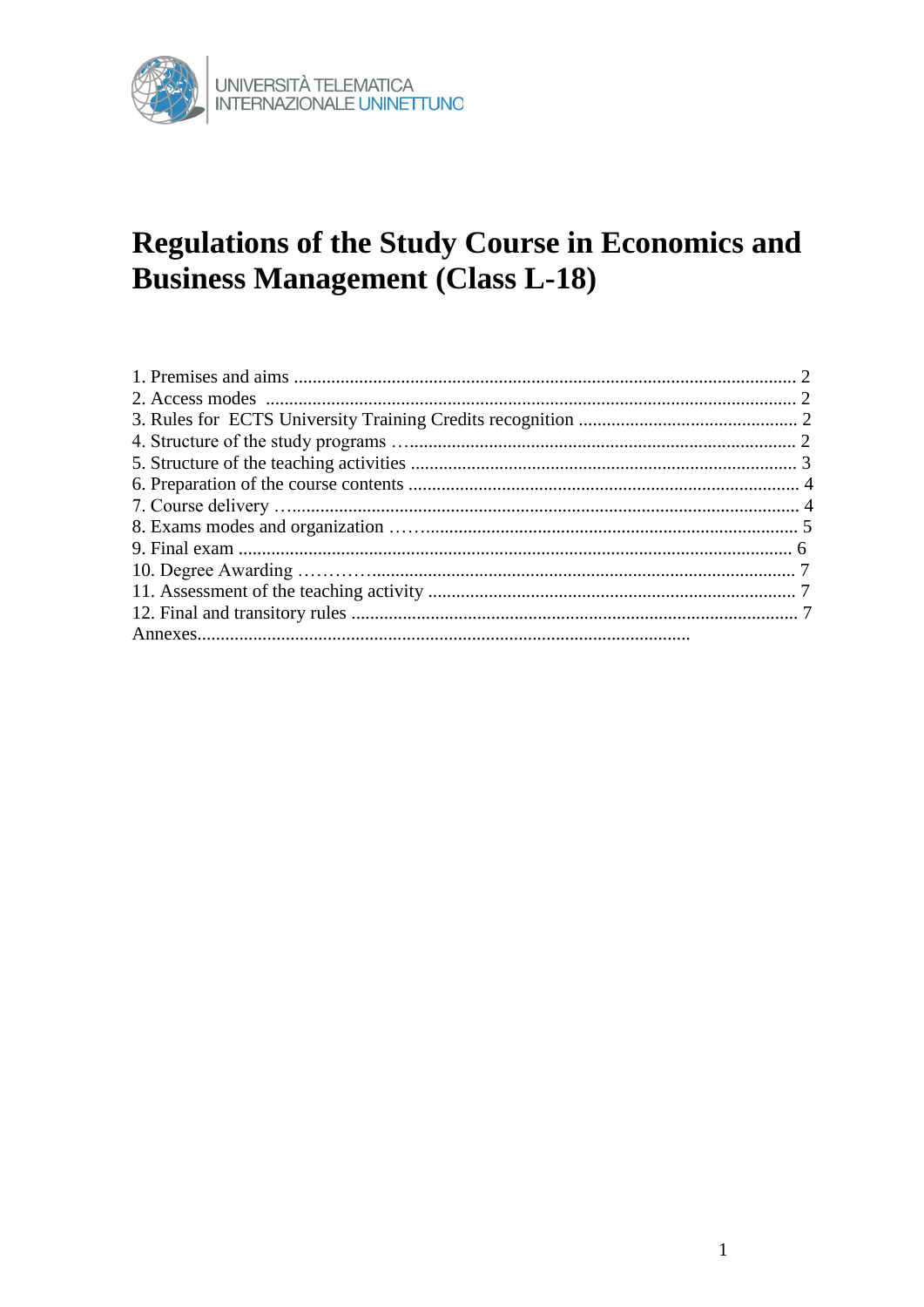

## **1. Premises and aims**

The present Regulations govern the organizational and teaching aspects of the Course of Studies in Economics and Business Management (class L-18), in accordance with the regulations in force, the Statute of the International Telematic University UNINETTUNO, the University Didactic Regulations, as well as other regulations in force. The Course of Studies in Economics and Business Management (class L-18) belongs to the Faculty of Economics. The competent collegial body is the Faculty Council, which carries out its activities in accordance with the Statute and the regulations in force on the subject, in so far as they are not governed by these Regulations.

### **2. Access modes**

The enrollment to the Study Course takes place without access test. Enrolment can take place throughout the Academic Year in order to be consistent with the request for flexibility in access that a Telematic University must have. Naturally this access model conditions the course delivery models. To be admitted to the Degree Course in Economics and Business Management one must have a secondary school diploma or other qualification obtained abroad, recognized and suitable for the Degree Course.

### **3. Rules for ECTS University Training Credits recognition**

Students can request the recognition of ECTS University Training Credits deriving from professional activities and previous certified study paths even if not completed.

The Board of Directors will also decide on the recognition of ECTS University Training Credits for certain professional categories. The deliberations will be published as soon as they are approved.

The acknowledgment of ECTS University Training Credits must always be requested through an application addressed to the Rector. On the University portal, in the section "Student Secretariat", "ECTS Credits Acknowledgement", there are available the forms "Application for ECTS Credits Acknowledgment" and "Form for ECTS Credits Acknowledgment".

The Course of Study appoints a ECT Credits Acknowledgement Committee composed of professors and researchers. The committee engages in responding to ECTS credits acknowledgement applications received within 3 days of receipt.

### **4. Structure of the study programs**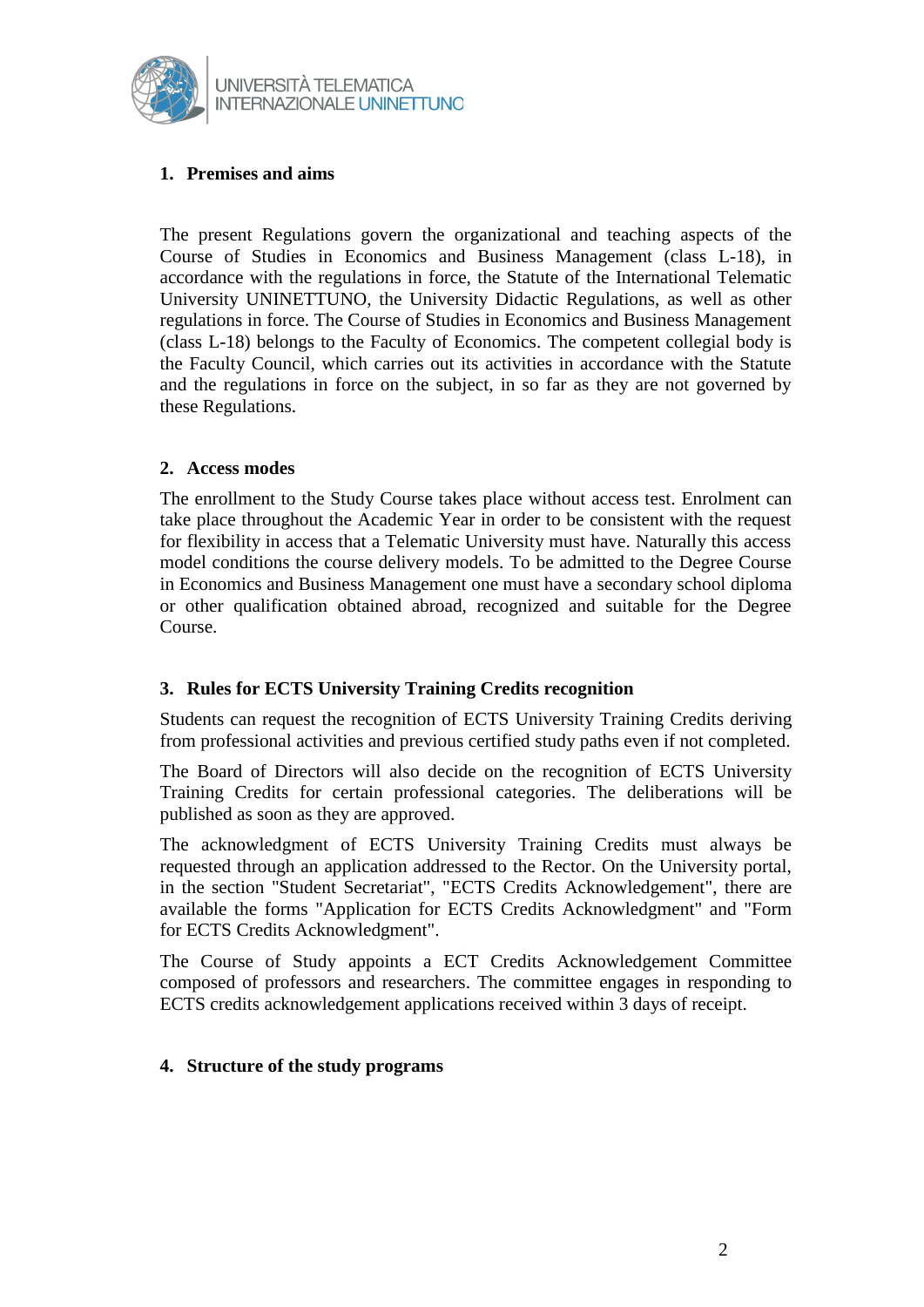

#### **The study course in short**

The Degree Course in Economics and Business Management (ECOGEIM) is structured on two paths: one having a more general character, called Economic and Corporate Governance, and on a more specifically one, aimed at culture, territory and tourism. It offers the students a working mastery of suitable general and professional methods and knowledge, of company dynamics to enable them, at the end of three-year training path, to choose among various professional options:

- 1. Professional activities in an economic-business context in public, private, forprofit and non-profit companies of various sectors, even with specific reference to the tourist industry;
- 2. Free-lance professional activities in an economic-business context;
- 3. Continuation of the studies in a LM class in the same disciplinary field.

The study course consists of the business disciplines (Business Administration, Business Administration and Management, Corporate Finance, Business Organization, Accounting and Balance Sheet, Banks and financial intermediaries for example), analyzed in all their components and according to a logic of interfunctionality. These are accompanied by solid economic competencies (Institutions of Political Economy, Tourism Economic Policy, Economics and Monetary Policy, Applied Economics, Finance Science for example) and juridical competencies (Institutions and Contract Law, Institutions of Public Law, Commercial Law for example). The course is offered entirely in Italian language with the possibility for students who request it to be included for some basic courses in virtual classrooms that enjoy video lessons in English.

### **Teaching regulations and study program**

See annex 1

### **5. Structure of the teaching activities**

The teaching method of the Study Course in Economics and Business Management, as per UNINETTUNO's psycho-pedagogic didactic model, is consistent with the access modes. It does not follow the traditional six-month scheme, but teaching is provided three times during the academic year. However, it should be noted that students can still access and study all the contents of their course that are available in the Didactic Cyberspace without constraints of course delivery periods. The course delivery period, however, must give the student the opportunity to be followed in his learning processes by the teacher / tutor of the subject both at a distance through the interactive tools available in the portal UNINETTUNO, both in the face to face meetings as defined by the Schedule of Educational Activities published on the University portal.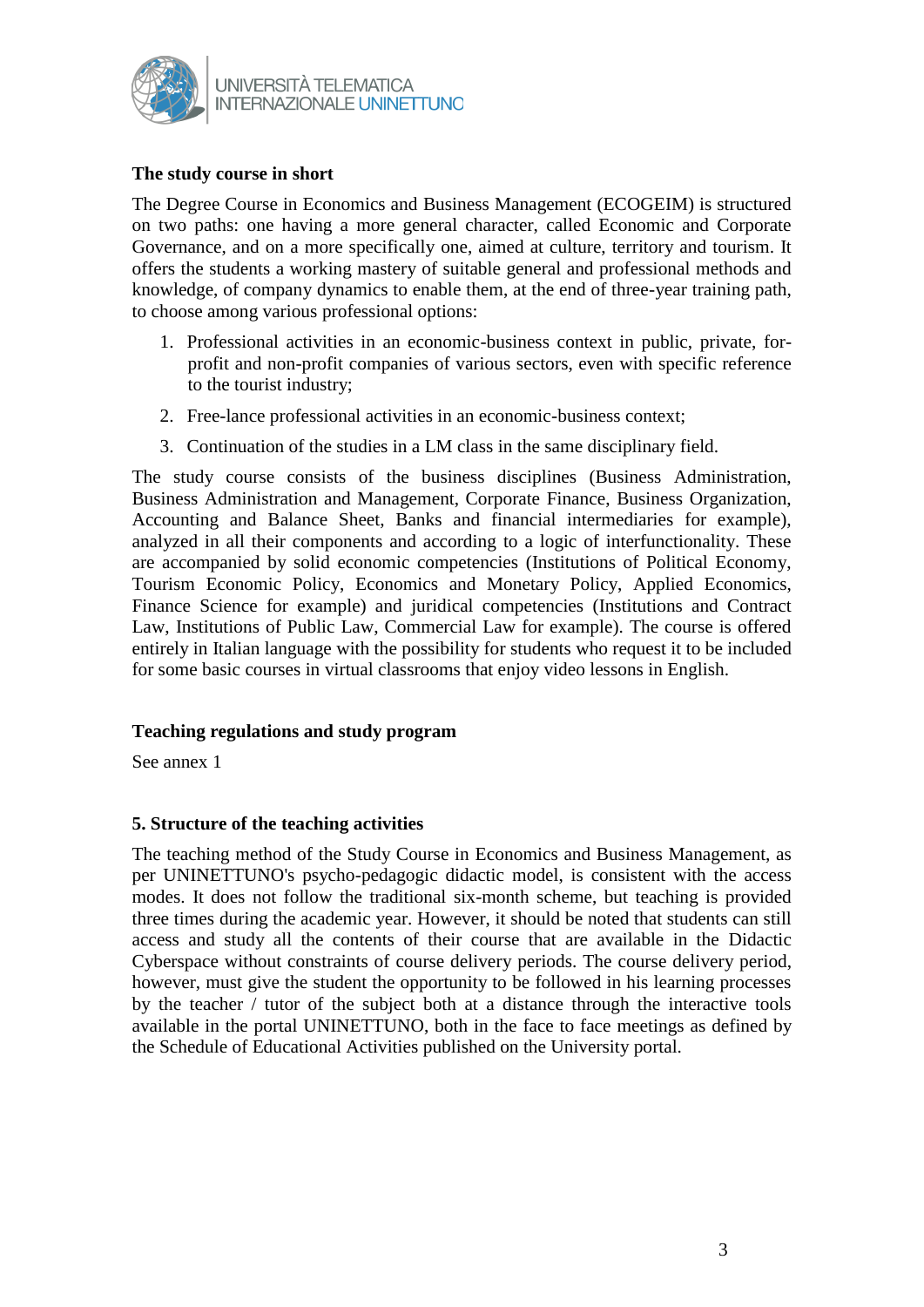

When enrolled in a specific module, the student is included into a class and associated with one of the Tutors of the module.

For the Study Course in Economics and Business Management, each class may consist of a maximum of 20 students. Each course delivery period has a duration of two and a half months.

The students, through their own "Student's Page" and the "My Courses" feature, autonomously enroll in the disciplines of their interest. Students can choose to enroll in a module independently, respecting the constraints of propaedeuticity and year of enrolment.

### **6. Preparation of the course contents**

The Faculty Council by the first week of July defines the courses to be produced and the updating of the existing ones. It appoints the Lecturers authoring the contents, the Area Teachers and Tutors, whose appointments are then submitted to the opinion of the Academic Senate and approved by the Board of Directors.

With regard to the preparation of new courses, the Video Teacher appointed is trained to the new language he must use to teach through video, and to the relationship between video language and languages used in the teaching model of the UNINETTUNO platform. He is also trained to prepare texts, lecture notes, exercises, webographies and bibliographies that must be linked to the individual contents of each video lesson that is part of the entire academic course.

As far as the updating of contents is concerned, Area Teachers are in charge of checking the obsolescence of the contents of the discipline to which they refer to, and of working together with the Tutor both to update the contents of the videolessons and to post new teaching materials related to the videolessons in the platform.

For these activities (posting of the didactic materials in the platform), guidelines are provided which the Teachers must follow in order to prepare the materials, such as the model of indexing of the videolessons and the methods for the realization of the bookmarks and then the preparation of the support material.

### **7. Course delivery**

As have already indicated, the course delivery starts when the Teacher/Tutor follows the students' learning process.

At the beginning of each delivery period, the Teacher/Tutor is required to send all students a welcome letter, according to the standard model provided by the University, adapted to the specificity of their course.

He starts his activity by indicating in the Agenda the day in which he will deliver a introductory Virtual Classroom to the course in which he will explain both the content of the course but also the methods to develop self-learning and interactive sessions through chats, virtual classrooms and forums, and indicate the methods to develop collaborative learning. The Teacher/Tutor always in the first virtual classroom, shows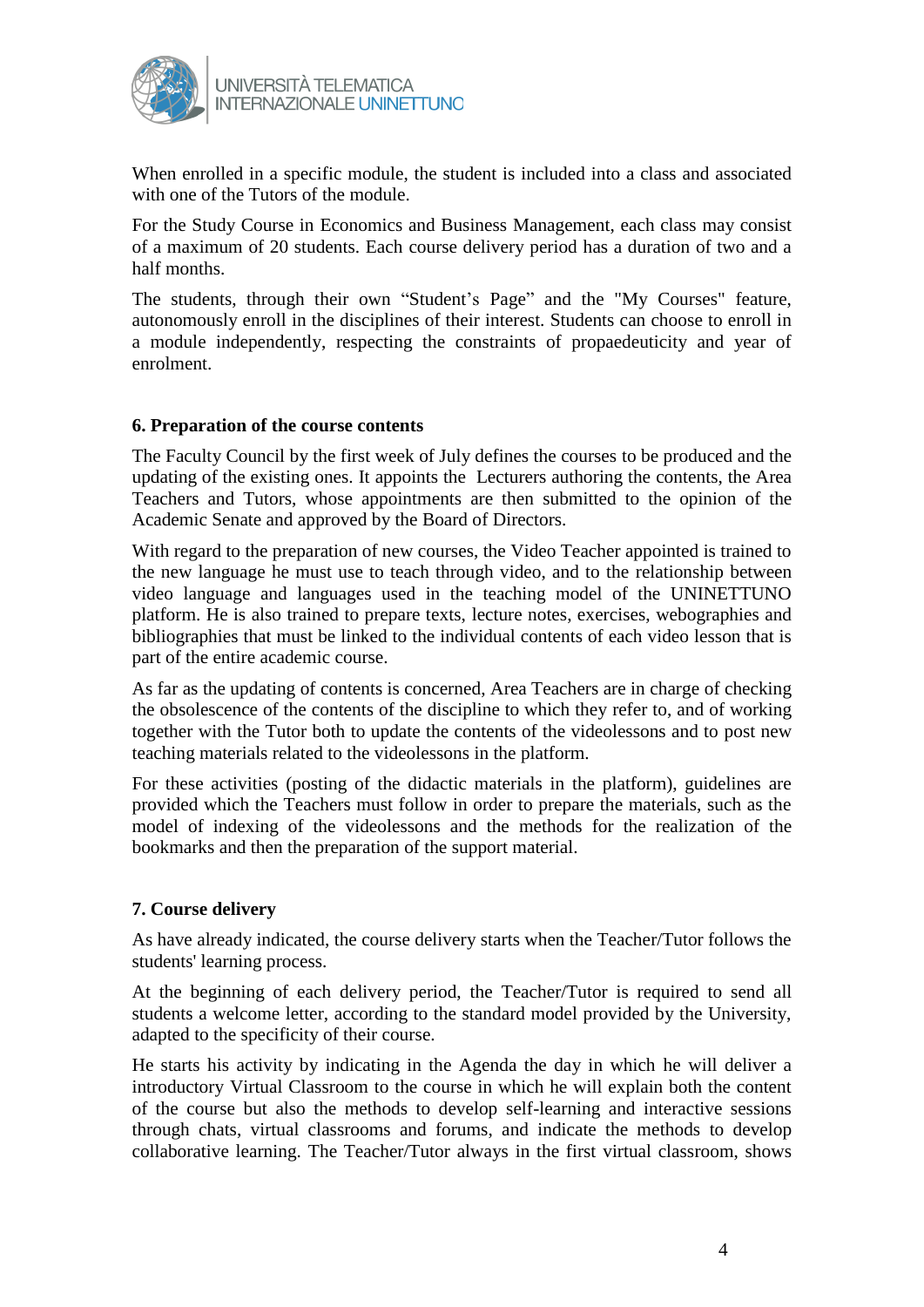

UNIVERSITÀ TELEMATICA **INTERNAZIONALE UNINETTUNO** 

how the Agenda must become the tool with which both students and teachers plan interactive activities.

The Teacher/Tutor provides students with indications on how to use the Virtual Workshops and exercises section and how to implement their own self-assessment processes that will be the tracing of their self-learning activities and the tracing of interactive activities with the Tutor.

The Teacher/Tutor also indicates that the quality of the tracing is an element of midterm evaluation that becomes the basis to be then admitted to the examination.

The other Virtual Classroom sessions are decided autonomously by the Teacher/Tutor or specifically requested by the students.

When delivering the Virtual Classrooms, the Teacher/Tutor will have to answer the students' questions. Only in cases where there are lessons not yet updated, the Teacher/Tutor can himself call the Area Teacher or an expert in the subject to carry out Virtual Classrooms to update the course.

The Virtual Classrooms are live webstreamed on the University platform, and for students who could not follow the live broadcast they are digitized and published in the Virtual Classrooms section.

Each teacher is required to deliver at least three virtual classrooms for each didactic delivery.

In addition to the standard virtual classroom tool, the portal also offers the use of the virtual classroom on UNINETTUNO's Island of Knowledge on Second Life, a threedimensional environment that offers multi-audio conferencing functionality. Teachers/Tutors who decide to use Second Life in their teaching activities receive additional training from the Second Life UNINETTUNO experts. The teaching meeting sessions are preceded by technical training sessions to the students themselves, who are guided to the first steps in this virtual world (from the creation of the account and the avatar to the mastery of the main commands and interaction tools and the presentation of the functionalities present in the UNINETTUNO Knowledge Island).

The exercises and, where available, the virtual laboratories and other practical activities, should be used as a tool to assess the mid-term learning level of students, before the final exam, and therefore can be an essential feedback tool useful both to Teacher and Tutor to modulate their teaching activities, and to the student to get aware of his own learning progress and adopt the most appropriate study strategies in preparation for the exam.

How to use and evaluate the exercises are entrusted to the discretion of the individual teacher / tutor.

#### **8. Exams modes and organization**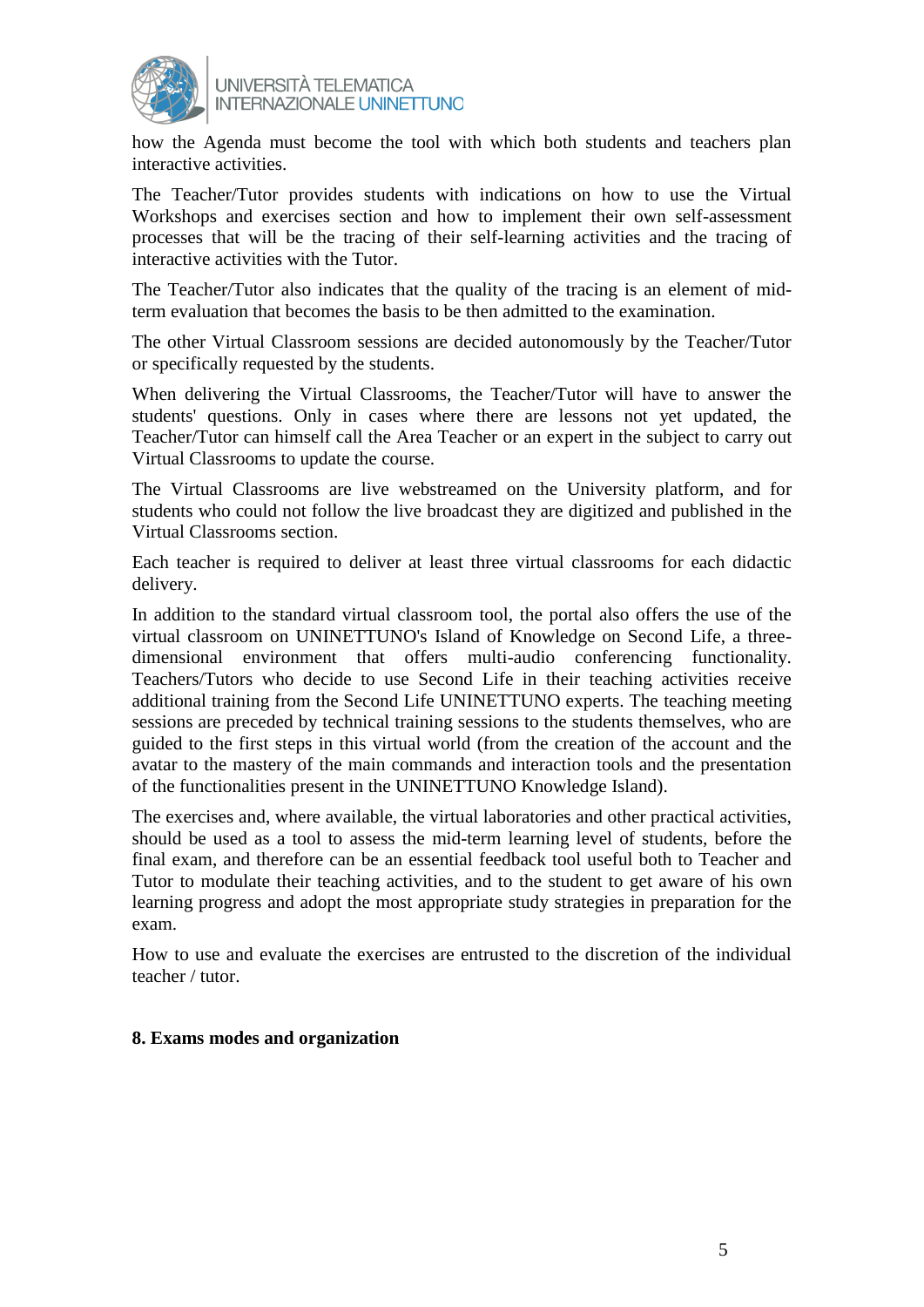

At the end of each of the three course delivery periods an examination session is carried out, each consisting of two turns. If requested by the students, an additional exam turn can be scheduled in October.

The exam is held in written form in the face-to-face mode at UNINETTUNO's headquarters in Rome, at UNINETTUNO's decentralized offices in Italy and abroad (Technological Poles), or at the Italian Embassies or Italian Cultural Institutes in various countries around the world. If students ask for the oral examination method, this is carried out at the UNINETTUNO headquarters in Rome.

As far as the exams in the decentralized offices are concerned, these take place in the presence of two or more UNINETTUNO Teachers/Tutors who also have the task of personally bringing the exam papers, sealed in closed envelopes, which contain the recording forms, the stamped papers and the stamped protocol sheets that the students will use to take the exam.

Teachers/Tutors have the obligation to supervise the exam, to verify students' documents and credentials, and to personally hand over the papers to the head office in Rome, where they will be corrected and recorded within 15 days from the date of completion.

The evaluation must be published on the Web in the appropriate space of the Administrative Secretariat devoted to the results of the exams.

The exams are filed by the Faculty's President's Office together with the minutes, following the order of the subject, the date and the session.

The student who has not passed the exam can repeat the exam at the next session.

### **9. Final exam**

The final test, which the student accesses after the acquisition of 177 credits, has the value of 3 CFU and consists in the preparing of a written dissertation written by the student under the guidance of a supervisor on a topic related to the specific issues of the study program in which the student demonstrates critical appreciation skills, orderly compilation and acquisition of specific professional skills. The methods and characteristics of the paper are described in the Regulations for the final paper and the Degree Examination approved by the Faculty Council and available on the University website.

In general, the content of the final dissertation may concern the collection and redrafting of known research results, the critical review of bibliographic and documentary sources, the preparation of research paths also with the direct acquisition of sources or data. It is highly desirable that the final paper should have a conceptual framework of the topic, a clear formulation of basic hypotheses, objectives and expected results, a presentation of the methodological options adopted, and bibliographical and webographies references. In any case, the student will have to demonstrate the ability to analyze with good synthesis capacity the main aspects of the topic he deals with, showing as well skills for critical appreciation and autonomous work.